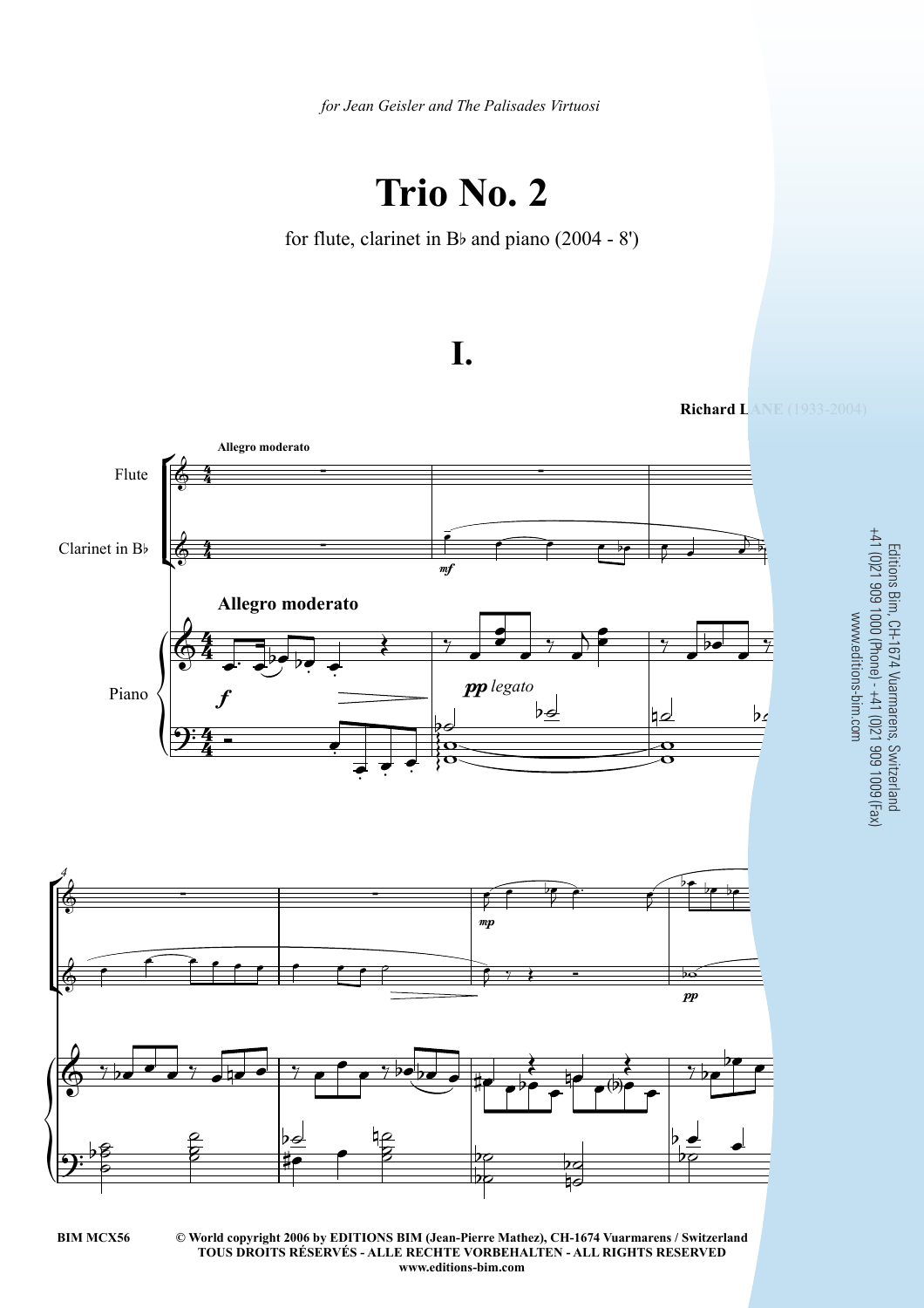





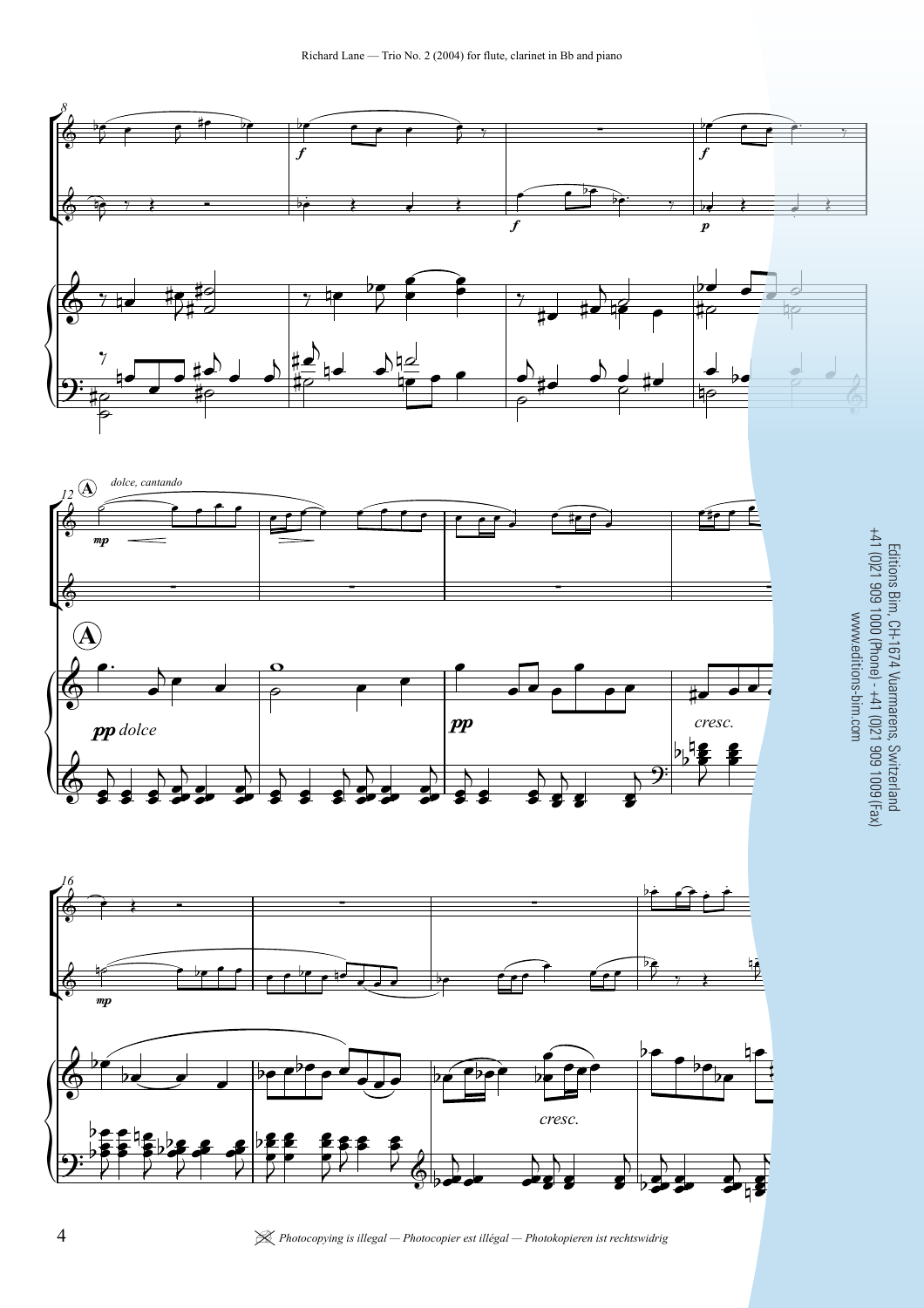





Editions Bim, CH-1674 Vuarmarens, Switzerland +41 (0)21 909 1000 (Phone) - +41 (0)21 909 1009 (Fax) www.editions-bim.com

**BIM MCX56** | *Photocopying is illegal — Photocopier est illégal — Photokopieren ist rechtswidrig*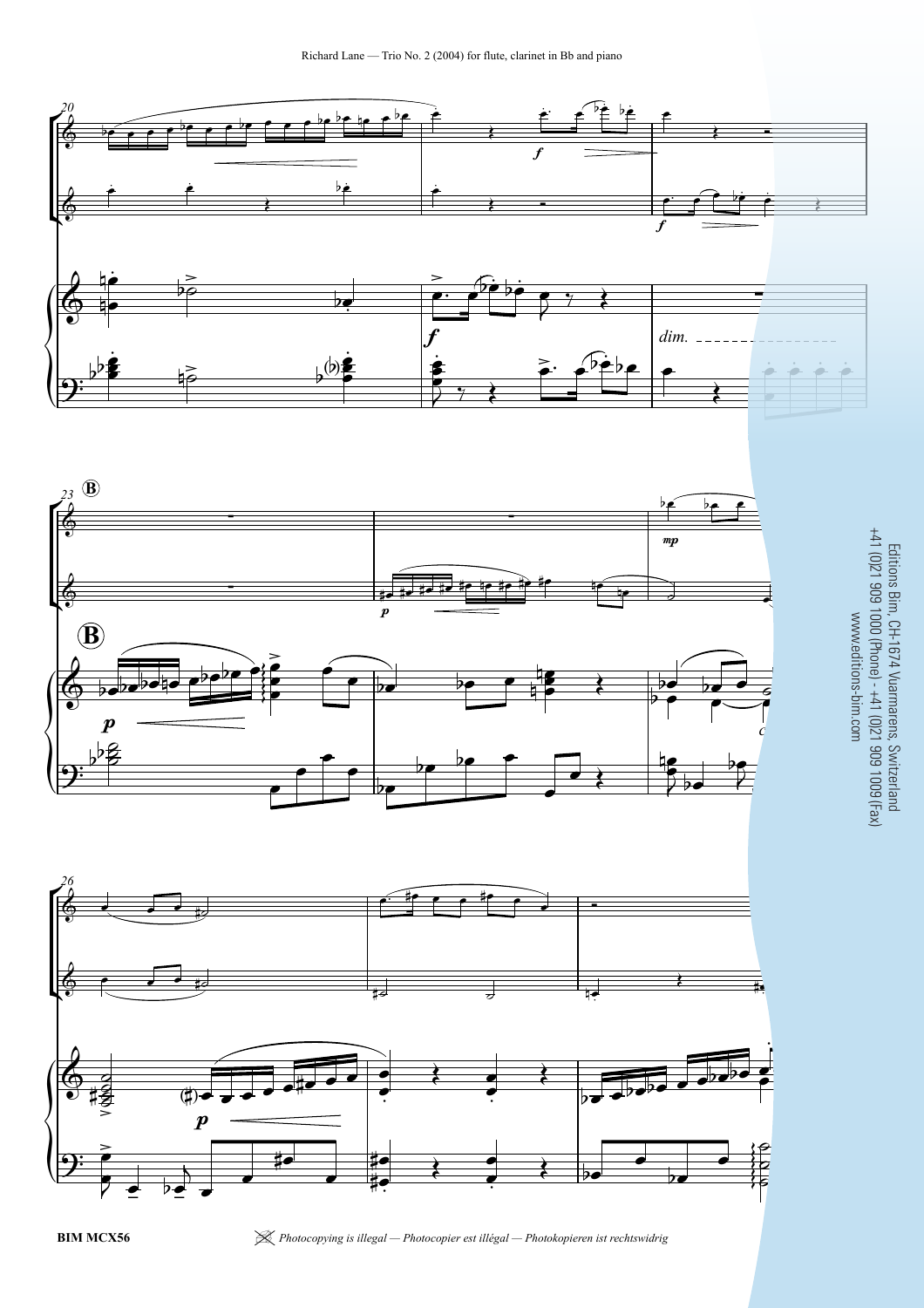







| *Photocopying is illegal — Photocopier est illégal — Photokopieren ist rechtswidrig* **BIM MCX56**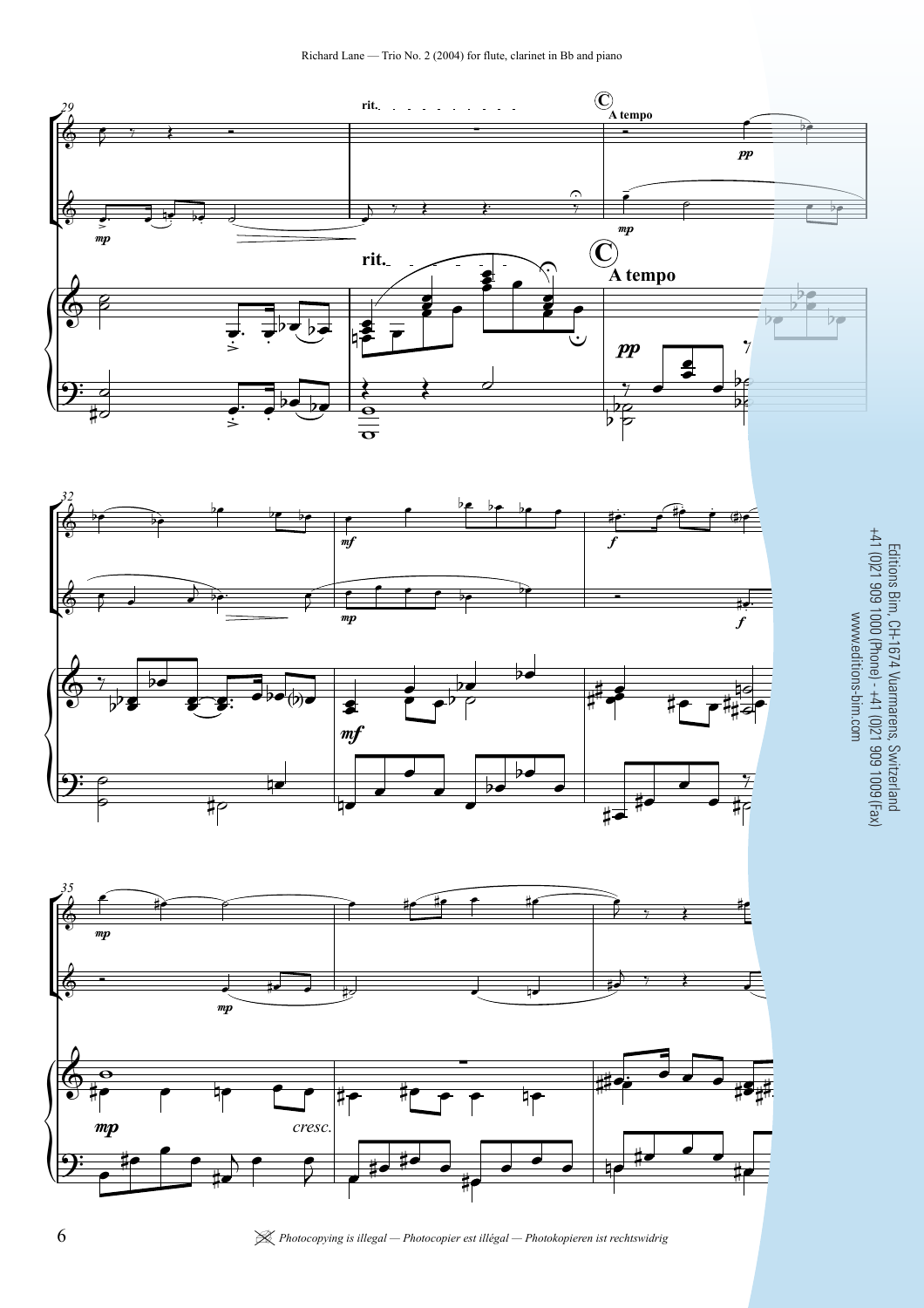





**BIM MCX56** | *Photocopying is illegal — Photocopier est illégal — Photokopieren ist rechtswidrig*